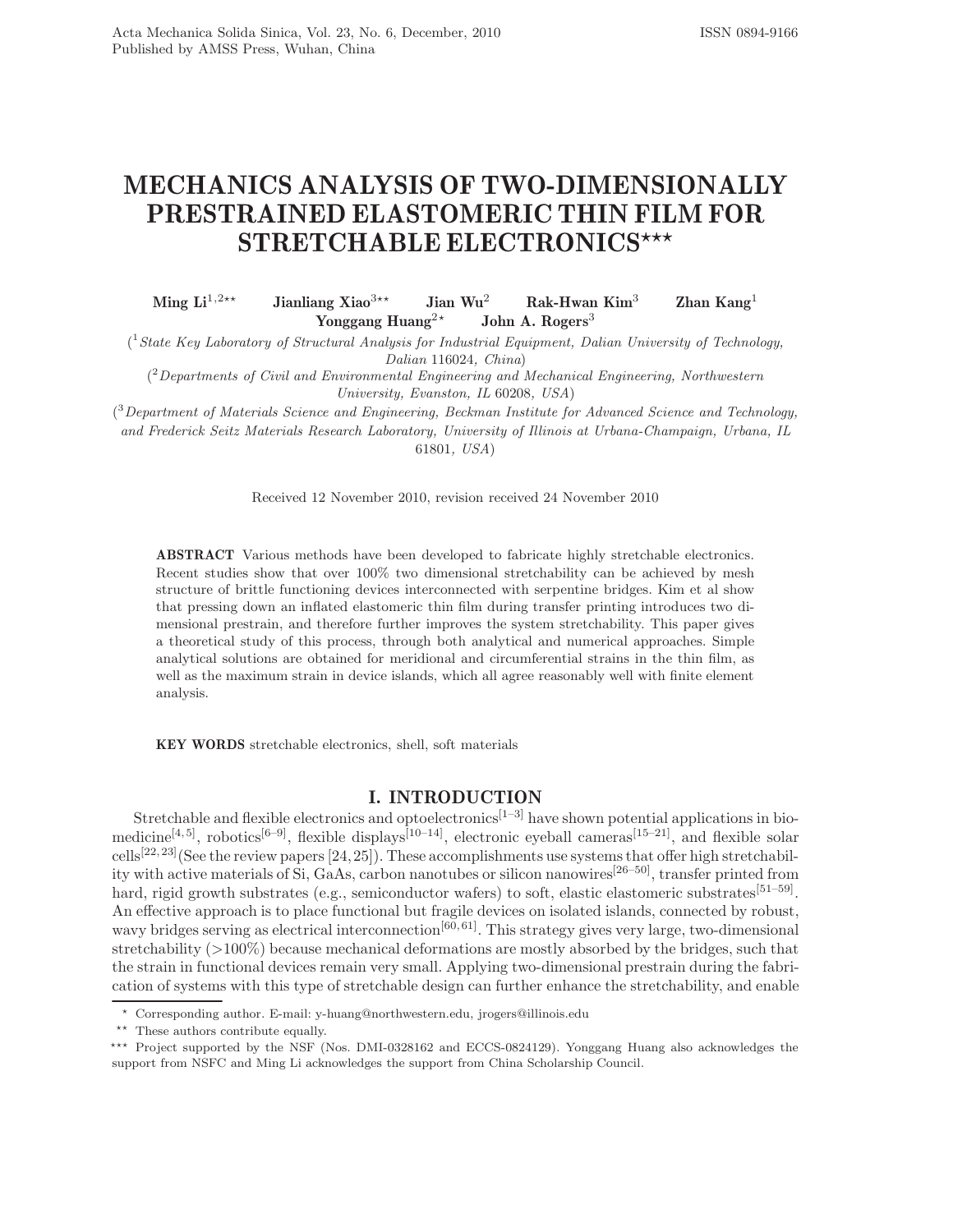application to extreme conditions<sup>[13, 25]</sup>. Thermal manipulation of the elastomeric substrate represents one means to apply uniform two dimensional prestrain<sup>[39,62]</sup>, but the magnitudes are only typically a few percent or less.

As recently reported by Kim et al.<sup>[9]</sup>, transfer printing optoelectronics onto a pneumatically inflated elastomeric thin film can induce very high two dimensional prestrain, thereby greatly enhancing the stretchability. Demonstration experiments with inorganic light emitting diodes illustrated the effectiveness of this procedure. Figure 1 schematically describes the fabrication process. A thin polydimethylsiloxane (PDMS) film is mounted onto a chamber. Injecting air into the chamber inflates the PDMS film to a balloon shape (Fig.1(b)). Transfer begins by pushing a PDMS stamp with an array of prefabricated and transferred devices against the inflated film until the entire contact area of the film becomes flat (Fig.1(c)). Removing the PDMS stamp leaves the device array on the PDMS balloon. Deflating the balloon results in an array of electronic devices on a two dimensionally prestrained PDMS thin film. Such an approach gives very large prestrain  $(>30\%)$ , and therefore significantly increases the system stretchability.



(c) Pressed down PDMS membrane to transfer electronic devices

Fig. 1. Schematic illustration of introducing two dimensional prestrain to stretchable electronics.

A simple, analytical model is established in §II to determine the distribution of prestrain induced by transfer printing of electronic or optoelectronic devices onto an inflated thin film. The analytical model is validated by finite element method (FEM) in §II, and can be used in a unit cell model to determine the maximum strain in serpentine interconnects. The maximum strain in devices is obtained analytically in §III.

Figure 1(a) shows a circular, flat PDMS thin film of radius r fixed at its outer boundary. Inflation of air deforms the thin film to a spherical cap of height h, as shown in Fig.1(b). For the height h comparable to radius  $r$  as in experiments, the thin film is mainly stretched, and bending becomes negligible except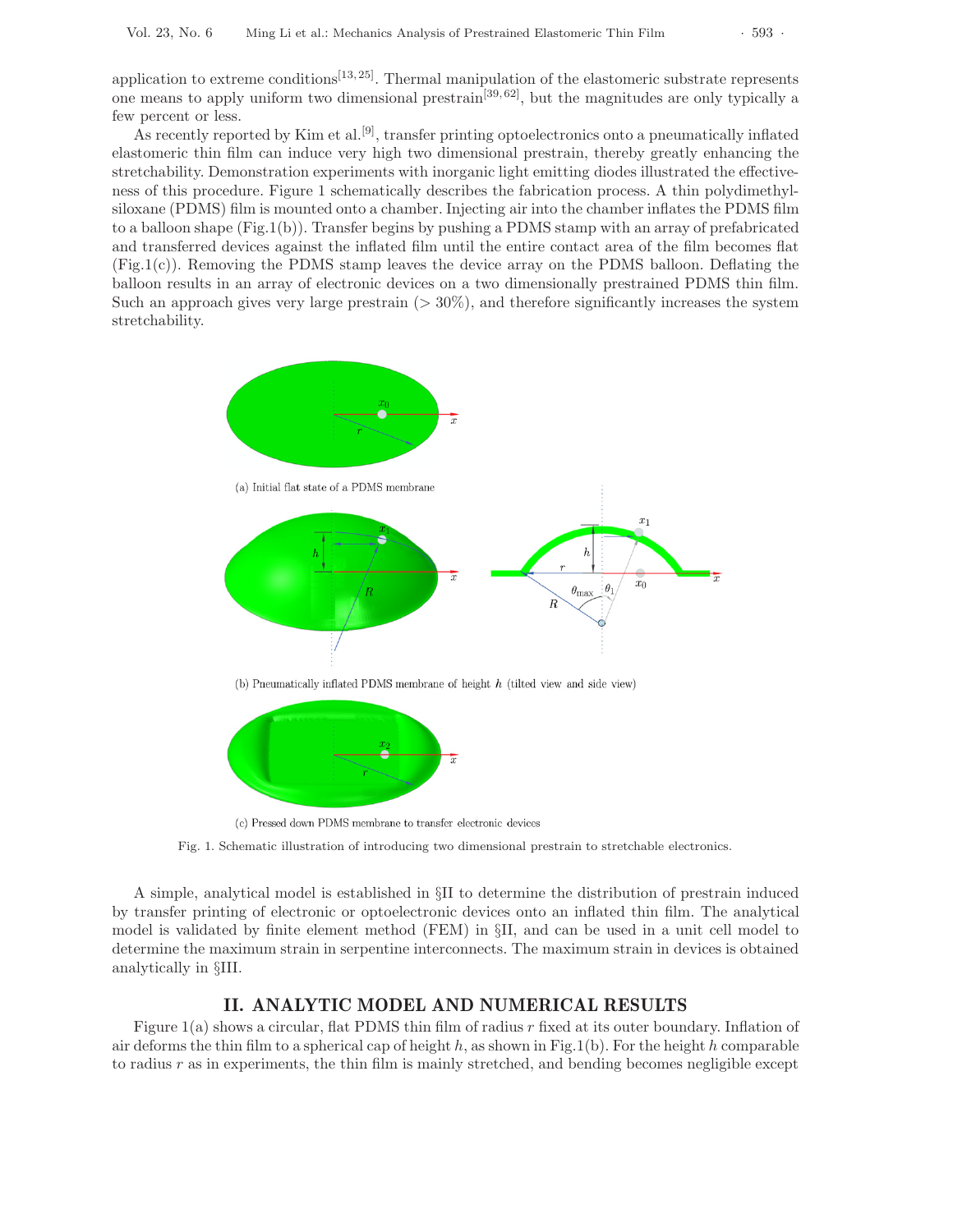near the fixed boundary. The radius and polar angle of the spherical cap are approximately given by

$$
R = \frac{h^2 + r^2}{2h}, \quad \theta_{\text{max}} = \sin^{-1}\left(\frac{2hr}{r^2 + h^2}\right)
$$
 (1)

As to be confirmed by FEM results in §III, the strain in the meridional direction is approximately uniform away from the fixed boundary, and is obtained as

$$
\varepsilon_{\text{meridional}}^{(1)} = \frac{R\theta_{\text{max}}}{r} - 1 = \frac{h^2 + r^2}{2hr} \sin^{-1} \left(\frac{2hr}{r^2 + h^2}\right) - 1 \tag{2}
$$

For a point of distance  $x_0$  to the film axis at the initially flat state, it moves to the position of distance  $x_1$  to the axis and of polar angle  $\theta_1$  at the inflated state, as shown in Fig.1(b). The uniform meridional strain gives  $\theta_1 = (x_0/r)\theta_{\text{max}}$  and  $x_1 = R \sin \theta_1$ . The circumferential strain is then obtained as

$$
\varepsilon_{\text{circumferential}}^{(1)} = \frac{h^2 + r^2}{2hx_0} \sin\left[\frac{x_0}{r}\sin^{-1}\left(\frac{2hr}{h^2 + r^2}\right)\right] - 1\tag{3}
$$

The PDMS thin film is pressed downward after inflation by a thick PDMS stamp to transfer electronic devices. The point  $x_1$  on the inflated film moves to the position of distance  $x_2$  to the axis. Due to the strong adhesion between PDMS stamp and thin film, the area on PDMS thin film having contact with the stamp moves vertically downward, which gives  $x_2 = x_1$  and the circumferential strain

$$
\varepsilon_{\text{circumferential}}^{(2)} = \varepsilon_{\text{circumferential}}^{(1)} = \frac{h^2 + r^2}{2hx_0} \sin\left[\frac{x_0}{r}\sin^{-1}\left(\frac{2hr}{h^2 + r^2}\right)\right] - 1\tag{4}
$$

The meridional strain equals  $dx_2/dx_0 - 1$ , and is obtained as

$$
\varepsilon_{\text{meridional}}^{(2)} = \frac{h^2 + r^2}{2hr} \sin^{-1} \frac{2hr}{r^2 + h^2} \cos \left[ \frac{x_0}{r} \sin^{-1} \left( \frac{2hr}{h^2 + r^2} \right) \right] - 1 \tag{5}
$$

The simple analytical expressions for strains in Eqs.(4) and (5), once validated, are useful to determine the maximum strain in devices and their positions in §III after the devices are transfer printed on the inflated PDMS thin film.

The finite element method (FEM) is also used to study the deformation of PDMS thin film due to inflation via the commercial FEM software ABAQUS. PDMS thin film, of Young's modulus 2 MPa and Poisson's ratio 0.48, is modeled by shell elements S4R since its thickness (0.4 mm) is much smaller than radius (10 mm). The outer boundary of PDMS thin film is fixed, and uniform pressure is applied to the bottom surface of PDMS thin film. For an inflation height  $h=4$  mm, the contours for meridional and circumferential strains in the inflated thin film are shown in Figs.2(a) and 2(b), respectively. They agree reasonably well with the simple analytical solutions in Eqs.(2) and (3), as shown in Fig.2(c). The inflated profile of the thin film obtained by FEM is shown in Fig.2(d), which agrees well with the simple, analytical solution in Eq.(1).

The meridional and circumferential strain contours in the pressed thin film are shown in Figs.3(a) and  $3(b)$ , respectively. As shown in Fig.3(c), they agree reasonably well with the simple analytical solutions in Eqs.(4) and (5), which can be used to determine buckling of interconnects between device islands. For interconnect linking two device islands, the elongation equals the product of device spacing and the strain in Eq.(4) (for two device islands along the circumferential direction) or Eq.(5) (for meridional direction). The lateral buckling pattern of serpentine interconnect can then be determined by a unit cell model of a single interconnect subject to this elongation. The strain in interconnect can also be obtained.

# **III. MAXIMUM STRAIN IN DEVICES**

The maximum strain in devices is critical to their reliability. After pressing the devices down against the PDMS substrate, the pressure is released, causing the PDMS to return back to the original hemispherical shape, with devices on top. The strain in devices results from three sources:

(i) stretching of PDMS substrate during inflation (after the stamp is removed);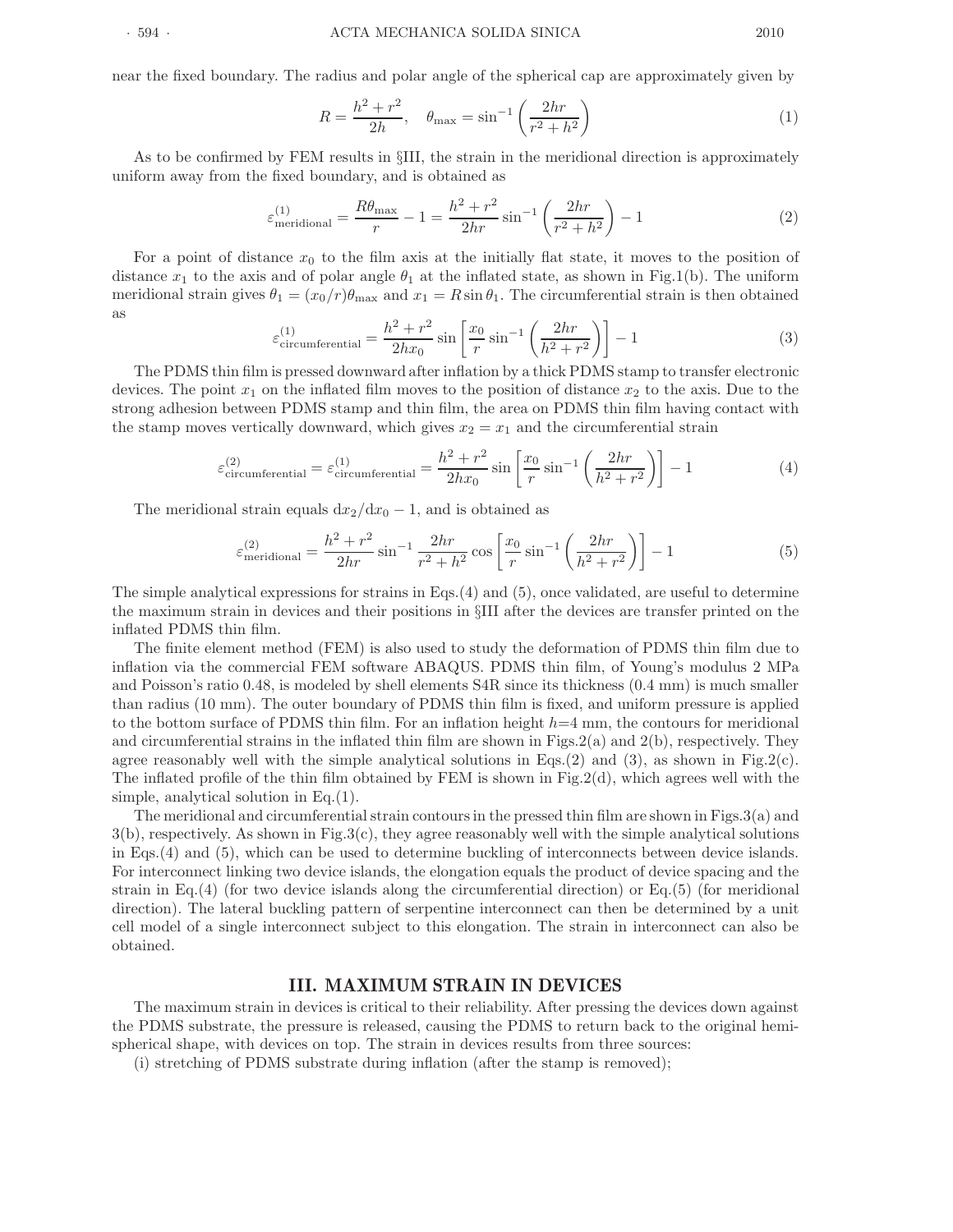

Fig. 3. Strain distribution of pressed down PDMS membrane.

Meridional strain

FEM Analytical

 $\overline{0}$ 

 $R$  (mm) (c) Comparison of strains given by simulation and analytical model

(ii) bending due to lateral buckling of interconnects;

(iii) bending due to the spherical shape of inflated PDMS substrate.

 $0.10\,$ 

 $0.05$ 

 $0.00$ 

 $-\dot{5}$ 

Strain

The finite element analysis has shown that the strains resulting from (i) and (ii) are much smaller than that from (iii), and the latest is given analytically by

$$
\varepsilon_{\text{device}} = \frac{y}{R} = \frac{2hy}{h^2 + r^2} \tag{6}
$$

Š.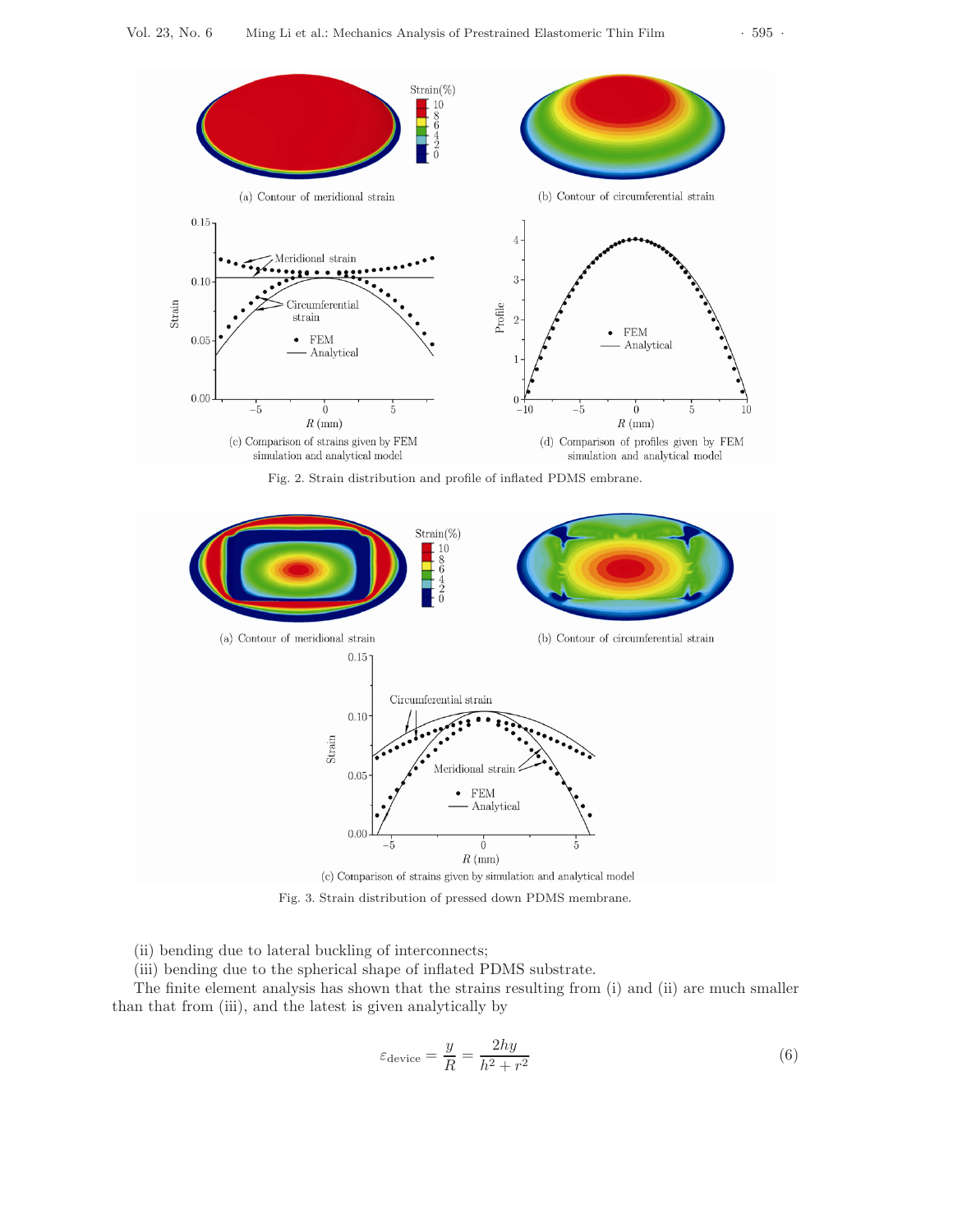where  $y$  is the distance from the neutral mechanical plane. For a device consisting of  $n$  layers with elastic modulus  $E_i$  and thickness  $t_i$  of the i<sup>th</sup> layer (1<sup>st</sup> layer at the top), the distance between the neutral mechanical plane and the top surface is

$$
b = \frac{\sum_{i=1}^{n} E_i t_i \left( \sum_{j=1}^{i} t_j - \frac{1}{2} t_i \right)}{\sum_{i=1}^{n} E_i t_i} \tag{7}
$$

The device in experiments<sup>[9]</sup> has 6 layers, SU8/Au/SU8/GaAs/SU8/PI, which have elastic moduli  $E_1 = E_3 = E_5 = 4.4 \text{ GPa}, E_2 = 78 \text{ GPa}, E_4 = 77.5 \text{ GPa}$  and  $E_6 = 2.5 \text{ GPa},$  and thickness  $h_1 = 2.5$  $\mu$ m,  $h_2 = 300$  nm,  $h_3 = 1.0 \mu$ m,  $h_4 = 2.5 \mu$ m,  $h_5 = 1.2 \mu$ m and  $h_6 = 1.2 \mu$ m.

For 0.4 mm-thick PDMS thin film and the inflation height  $h=4$  mm in experiments, the finite element method gives the maximum strain  $0.0172\%$  in the Au layer, while Eq.(6) gives  $0.0148\%$ .

Pressing an inflated elastomeric thin film during transfer printing of electronic devices is shown to be an effective way to introduce two dimensional prestrain, in a way that increase the stretchability of the electronics. An analytical model has been developed to study the strain induced in this process. Simple analytical solutions are obtained for both meridional and circumferential strains, which show good agreement with FEM simulations. These analytical solutions can give the strain in serpentine interconnects between device islands. The maximum strain in device islands is also obtained analytically. This model can be used to guide the design of two dimensional stretchable electronics.

- **References** [1] Kim,D.H., Ahn,J.H., Choi,W.M., Kim,H.S., Kim,T.H., Song,J., Huang,Y., Liu,Z., Lu,C. and Rogers,J.A., Stretchable and foldable silicon integrated circuits. Science, 2008, 320: 507-511.
- [2] Kim,D.H., Choi,W.M., Ahn,J.H., Kim,H.S., Song,J., Huang,Y., Liu,Z., Lu,C., Koh,C.G. and Rogers,J.A., Complementary metal oxide silicon integrated circuits incorporating monolithically integrated stretchable wavy interconnects. Applied Physics Letters, 2008, 93: 044102.
- [3] Kim,D.H., Liu,Z., Kim,Y.S., Wu,J., Song,J., Kim,H.S., Huang,Y., Hwang,K.C., Zhang,Y. and Rogers,J.A., Optimized structural designs for stretchable silicon integrated circuits. Small, 2009, 5: 2841-2847.
- [4] Kim,D.H., Viventi,J., Amsden,J.J., Xiao,J., Vigeland,L., Kim,Y.S., Blanco,J.A., Panilaitis,B., Frechette,E.S., Contreras,D., Kaplan,D.L., Omenetto,F.G., Huang,Y., Hwang,K.C., Zakin,M.R., Litt,B. and Rogers,J.A., Dissolvable films of silk fibroin for ultrathin conformal bio-integrated electronics. Nature Materials, 2010, 9: 511-517.
- [5] Viventi,J., Kim,D.H., Moss,J.D., Kim,Y.S., Blanco,J.A., Annetta,N., Hicks,A., Xiao,J., Huang,Y., Callans,D.J., Rogers,J.A. and Litt,B., A conformal, bio-interfaced class of silicon electronics for mapping cardiac electrophysiology. Science Translational Medicine, 2010, 2: 24ra22.
- [6] Mannsfeld,S.C.B., Tee,B.C.K., Stoltenberg,R.M., Chen,C.V.H.H., Barman,S., Muir,B.V.O., Sokolov,A.N., Reese,C. and Bao,Z., Highly sensitive flexible pressure sensors with microstructured rubber dielectric layers. Nature Materials, 2010, 9: 859-864.
- [7] Takei,K., Takahashi,T., Ho,J.C., Ko,H., Gillies,A.G., Leu,P.W., Fearing,R.S. and Javey,A., Nanowire active-matrix circuitry for low-voltage macroscale artificial skin. Nature Materials, 2010, 9: 821-826.
- [8] Someya,T., Sakurai,T., Sekitani,T. and Noguchi,Y., Printed organic transistors for large-area electronics. In: 6th International Conference on Polymers and Adhesives in Microelectronics and Photonics, 2007: 6-11.
- [9] Kim,R.H., Kim,D.H., Xiao,J., Kim,B.H., Park,S.I., Panilaitis,B., Ghaffari,R., Yao,J., Li,M., Liu,Z., Malyarchuk,V., Kim,D.G., Le.,A.P., Nuzzo,G., R., Kaplan.,D.L., Omenetto.,F.G., Huang,Y., Kang,Z. and Rogers,J.A., Waterproof AlInGaP optoelectronics on flexible substrates with applications in biomedicine and robotics. Nature Materials, 2010, 9: 929-937.
- [10] Bernards,D.A., Biegala,T., Samuels,Z.A., Slinker,J.D., Malliaras,G.G., Flores-Torres,S., Abruna,H.D. and Rogers, J.A., Organic light-emitting devices with laminated top contacts. Applied Physics Letters, 2004, 84: 3675-3677.
- [11] Park,S.I., Le,A.P., Wu,J., Huang,Y., Li,X. and Rogers,J.A., Light emission characteristics and mechanics of foldable inorganic light-emitting diodes. Advanced Materials, 2010, 22: 3062-3066.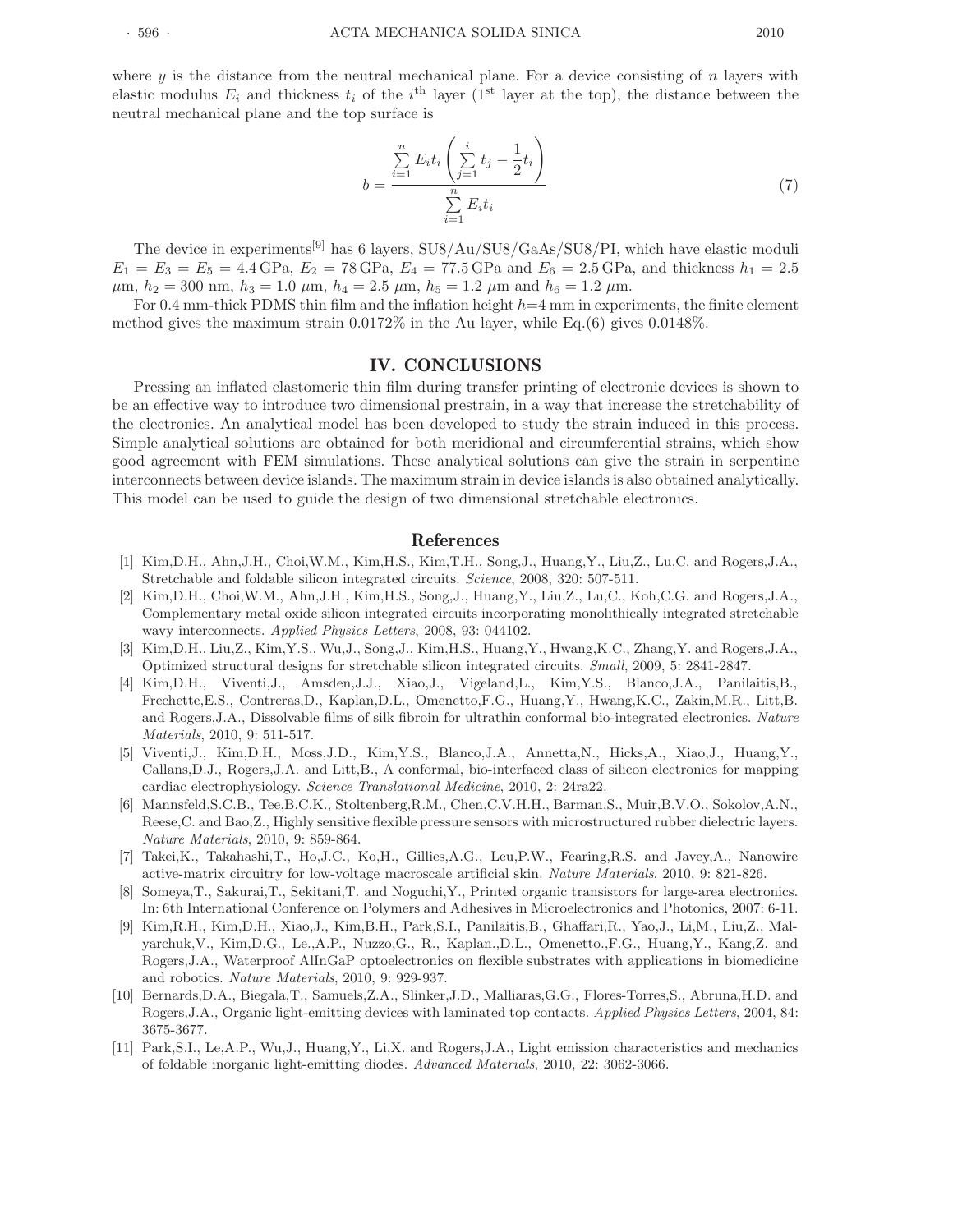- [12] Lee,T.W., Zaumseil,J., Bao,Z., Hsu,J.W.P. and Rogers,J.A., Organic light-emitting diodes formed by soft contact lamination. Proceedings of the National Academy of Sciences of the United States of America, 2004, 101: 429-433.
- [13] Park,S.I., Xiong,Y., Kim,R.H., Elvikis,P., Meitl,M., Kim,D.H., Wu,J., Yoon,J., Yu,C.J., Liu,Z., Huang,Y., Hwang,K.C., Ferreira,P., Li,X., Choquette,K. and Rogers,J.A., Printed assemblies of inorganic lightemitting diodes for deformable and semitransparent displays. Science, 2009, 325: 977-981.
- [14] Rogers,J.A., Bao,Z., Baldwin,K., Dodabalapur,A., Crone,B., Raju,V.R., Kuck,V., Katz,H., Amundson,K., Ewing,J. and Drzaic,P., Paper-like electronic displays: Large-area rubber-stamped plastic sheets of electronics and microencapsulated electrophoretic inks. Proceedings of the National Academy of Sciences of the United States of America, 2001, 98: 4835-4840.
- [15] Jung,I., Shin,G., Malyarchuk,V., Ha,J.S. and Rogers,J.A., Paraboloid electronic eye cameras using deformable arrays of photodetectors in hexagonal mesh layouts. Applied Physics Letters, 2010, 96: 021110.
- [16] Wang,S., Xiao,J., Jung,I., Song,J., Ko,H.C., Stoykovich,M.P., Huang,Y., Hwang,K.C. and Rogers,J.A., Mechanics of hemispherical electronics. Applied Physics Letters, 2009, 95: 181912.
- [17] Ko,H.C., Stoykovich,M.P., Song,J., Malyarchuk,V., Choi,W.M., Yu,C.J., Geddes,J.B., Xiao,J., Wang,S., Huang,Y. and Rogers,J.A., A hemispherical electronic eye camera based on compressible silicon optoelectronics. Nature, 2008, 454: 748-753.
- [18] Ko,H.C., Shin,G., Wang,S., Stoykovich,M.P., Lee,J.W., Kim,D.H., Ha,J.S., Huang,Y., Hwang,K.C. and Rogers,J.A., Curvilinear electronics formed using silicon membrane circuits and elastomeric transfer elements. Small, 2009, 5: 2703-2709.
- [19] Shin,G., Jung,I., Malyarchuk,V., Song,J., Wang,S., Ko,H.C., Huang,Y., Ha,J.S. and Rogers,J.A., Micromechanics and advanced designs for curved photodetector arrays in hemispherical electronic eye cameras. Small, 2010, 6: 851-856.
- [20] Kim,D.H., Xiao,J., Song,J., Huang,Y. and Rogers,J.A., Stretchable, curvilinear electronics based on inorganic materials. Advanced Materials, 2010, 22: 2108-2124.
- [21] Wang,S., Xiao,J., Song,J., Ko,H.C., Hwang,K.C., Huang,Y. and Rogers,J.A., Mechanics of curvilinear electronics. Soft Matter, 2010, 6: 5757-5763.
- [22] Yoon,J., Baca,A.J., Park,S.I., Elvikis,P., Geddes,J.B., Li,L., Kim,R.H., Xiao,J., Wang,S., Kim,T.H,, Motala,M.J., Ahn,B.Y., Duoss,E.B., Lewis,J.A., Nuzzo,R.G., Ferreira,P.M., Huang,Y., Rockett,A. and Rogers,J.A., Ultrathin silicon solar microcells for semitransparent, mechanically flexible and microconcentrator module designs. Nature Materials, 2008, 7: 907-915.
- [23] Baca,A.J., Yu,K.J., Xiao,J., Wang,S., Yoon,J., Ryu,J.H., Stevenson,D., Nuzzo,R.G., Rockett,A.A., Huang,Y. and Rogers,J.A., Compact monocrystalline silicon solar modules with high voltage outputs and mechanically flexible designs. Energy Environmental Science, 2010, 3: 208-211.
- [24] Rogers, J.A. and Huang, Y., A curvy, stretchy future for electronics. Proceedings of the National Academy of Sciences of the United States of America, 2009, 106: 10875-10876.
- [25] Rogers,J.A., Someya,T. and Huang,Y., Materials and mechanics for stretchable electronics. Science, 2010, 327: 1603-1607.
- [26] Khang,D.Y., Jiang,H., Huang,Y. and Rogers,J.A., A stretchable form of single-crystal silicon for highperformance electronics on rubber substrates. Science, 2006, 311: 208-212.
- [27] Jiang,H., Khang,D,Y., Song,J., Sun,Y., Huang,Y. and Rogers,J.A., Finite deformation mechanics in buckled thin films on compliant supports. Proceedings of the National Academy of Sciences of the United States of America, 2007, 104: 15607-15612.
- [28] Khang,D.Y., Xiao,J., Kocabas,C., MacLaren,S., Banks,T., Jiang,H., Huang,Y. and Rogers,J.A., Molecular scale buckling mechanics on individual aligned single-wall carbon nanotubes on elastomeric substrates. Nano Letters, 2008, 8: 124-130.
- [29] Xiao,J., Jiang,H., Khang,D.Y., Wu,J., Huang,Y. and Rogers,J.A., Mechanics of buckled carbon nanotubes on elastomeric substrates. Journal of Applied Physics, 2008, 104: 033543.
- [30] Ryu,S.Y., Xiao,J., Park,W.II., Son,K.S., Huang,Y., Paik,U. and Rogers,J.A., Lateral buckling mechanics in silicon nanowires on elastomeric substrates. Nano Letters, 2009, 9: 3214-3219.
- [31] Xiao,J., Ryu,S.Y., Huang,Y., Hwang,K.C., Paik,U. and Rogers,J.A., Mechanics of nanowire/nanotube insurface buckling on elastomeric substrates. Nanotechnology, 2010, 21: 085708.
- [32] Lacour,S.P., Chan,D., Wagner,S., Li,T. and Suo,Z., Mechanisms of reversible stretchability of thin metal films on elastomeric substrates. Applied Physics Letters, 2006, 88: 204103.
- [33] Lacour,S.P., Wagner,S., Huang,Z. and Suo,Z., Stretchable gold conductors on elastomeric substrates. Applied Physics Letters, 2003, 82: 2404.
- [34] Li,T., Suo,Z., Lacour,S.P. and Wagner,S., Compliant thin film patterns of stiff materials as platforms for stretchable electronics. Journal of Materials Research, 2005, 20: 3274-3277.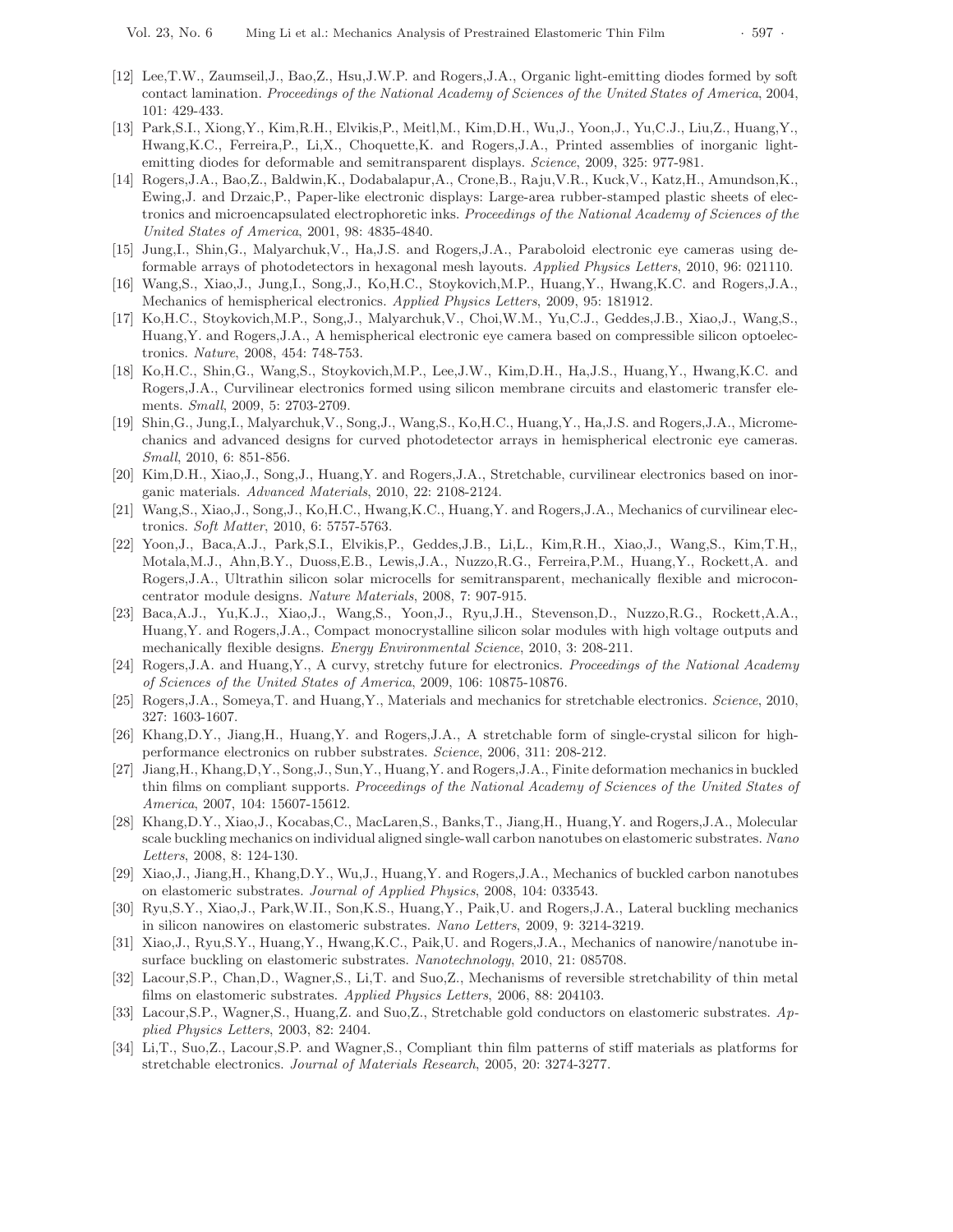- [35] Li,T., Huang,Z., Suo,Z., Lacour,S.P. and Wagner,S., Stretchability of thin metal films on elastomer substrates. Applied Physics Letters, 2004, 85: 3435-3437.
- [36] Mcdonald,J.C. and Whitesides,G.M., Poly (dimethylsiloxane) as a material for fabricating microfluidic devices. Accounts of Chemical Research, 2002, 35: 491-499.
- [37] KMaltezos,G., Nortrup,R., Jeon,S., Zaumseil,J. and Rogers,J.A., Tunable organic transistors that use microfluidic source and drain electrodes. Applied Physics Letters, 2003, 83: 10.
- [38] Kim,H.J., Son,Ch. and Ziaie B., A multiaxial stretchable interconnect using liquid-alloy-filled elastomeric microchannels. Applied Physics Letters, 2008, 92: 011904.
- [39] Choi,W.M., Song,J., Khang,D.Y., Jiang,H., Huang,Y. and Rogers,J.A., Biaxially stretchable 'Wavy' silicon nanomembranes. Nano Letters, 2007, 7: 1655-1663.
- [40] So,J.H., Thelen,J., Qusba,A., Hayes,G.J., Lazzi,G. and Dickey,M.D., Reversibly deformable and mechanically tunable fluidic antennas. Advanced Functional Materials, 2009, 19: 3632-3637.
- [41] Jiang,H., Khang,D.Y., Fei,H., Kim,H., Huang,Y., Xiao,J. and Rogers,J.A., Finite width effect of thin-films buckling on compliant substrate: experimental and theoretical studies. Journal of the Mechanics and Physics of Solids, 2008, 56: 2585-2598.
- [42] Wang,S., Song,J., Kim,D.H., Huang,Y. and Rogers,J.A., Local versus global buckling of thin films on elastomeric substrates. Applied Physics Letters, 2008, 93: 023126.
- [43] Song,J., Jiang,H., Liu,Z., Khang,D.Y., Huang,Y., Rogers,J.A., Lu,C. and Koh,C.G., Buckling of a stiff thin film on a compliant substrate in large deformation. International Journal of Solids and Structures, 2008, 45: 3107-3121.
- [44] Siegel,A.C., Tang,S.K.Y., Nijhuis,C.A., Hashimoto,M., Phillips,S.T., Dickey,M.D. and Whitesides,G.M., Cofabrication: a strategy for building multicomponent Microsystems. Accounts of Chemical Research, 2010, 43: 518-528.
- [45] Jones,J., Lacour,S.P., Wagner,S. and Suo,Z., Stretchable wavy metal interconnects. Journal of Vacuum Science & Technology A, 2004, 22: 1723-1725.
- [46] Brosteaux,D., Axisa,F., Gonzalez,M. and Vanfleteren,J., Design and fabrication of elastic interconnections for stretchable electronic circuits. IEEE Electron Device Letters, 2007, 28: 552-554.
- [47] Zoumpoulidisa,T., Barteka,M., de Graafb,P. and Dekkera,R., High-aspect-ratio through-wafer parylene beams for stretchable silicon electronics. Sensors and Actuators A: Physical, 2009, 156: 257-264.
- [48] Hsu,Y.Y., Gonzalez,M., Wolf,I.D., In situ observations on deformation behavior and stretchinginduced failure of fine pitch stretchable interconnect. Journal of Materials Research, 2009, 24: 3573-3582.
- [49] Kim,H.J., Maleki,T., Wei,P., Ziaie,B. and Member, S., A biaxial stretchable interconnect with liquid-alloycovered joints on elastomeric substrate. Journal of Microelectromechanical systems, 2009, 18: 138-146.
- [50] Lin,K.L. and Jain,K., Design and fabrication of stretchable multilayer self-aligned interconnects for flexible electronics and large-area sensor arrays using excimer laser photoablation. IEEE Electron Device Letters, 2009, 30: 14-17.
- [51] Huang,Y., Zhou,W., Hsia,K.J., Menard,E., Park,J.U., Rogers,J.A. and Alleyne,A.G., Stamp collapse in soft lithography. Langmuir, 2005, 21: 8058-8068.
- [52] Hsia, K.J., Huang, Y., Menard, E., Park, J.U., Zhou, W., Rogers, J.A. and Fulton, J.M., Collapse of stamps for soft lithography due to interfacial adhesion. Applied Physics Letters, 2005, 86: 154106.
- [53] Zhou,W., Huang,Y., Menard,E., Aluru,N.R., Rogers,J.A. and Alleyne,A.G., Mechanism for stamp collapse in soft lithography. Applied Physics Letters, 2005, 87: 251925.
- [54] Meitl,M.A., Zhu,Z.T., Kumar,V., Lee,K.J., Feng,X., Huang,Y., Adesida,I., Nuzzo,R.G. and Rogers,J.A., Transfer printing by kinetic control of adhesion to an elastomeric stamp. Nature Materials, 2006, 5: 33-38.
- [55] Meitl,M.A., Feng,X., Dong,J., Menard,E., Ferreira,P., Huang,Y. and Rogers,J.A., Stress focusing for controlled fracture in microelectromechanical systems. Applied Physics Letters, 2007, 90: 083110.
- [56] Feng,X., Meitl,M.A., Bowen,A.M., Huang,Y., Nuzzo,R.G. and Rogers,J.A., Competing fracture in kinetically controlled transfer printing. Langmuir, 2007, 23: 12555-12560.
- [57] Kim,T.H., Carlson,A., Ahn,J.H., Won,S.M., Wang,S., Huang,Y. and Rogers,J.A., Kinetically controlled, adhesiveless transfer printing using microstructured stamps. Applied Physics Letters, 2009, 94: 113502.
- [58] Kim,S., Wu,J., Carlson,A., Jin,S.H., Kovalsky,A., Glass,P., Liu,Z., Ahmed,N., Elgan,S.L., Chen,W., Ferreira,P.M., Sitti,M., Huang,Y. and Rogers,J.A., Microstructured elastomeric surfaces with reversible adhesion and examples of their use in deterministic assembly by transfer printing. Proceedings of the National Academy of Sciences of the United States of America, 2010, 107: 17095-17100.
- [59] Kim,D.H., Kim,Y.S., Wu,J., Liu,Z., Song,J., Kim,H.S., Huang,Y., Hwang K.C. and Rogers,J.A., Ultrathin silicon circuits with strain-isolation layers and mesh layouts for high-performance electronics on fabric, vinyl, leather, and paper. Advanced Materials, 2009, 21: 3703-3707.